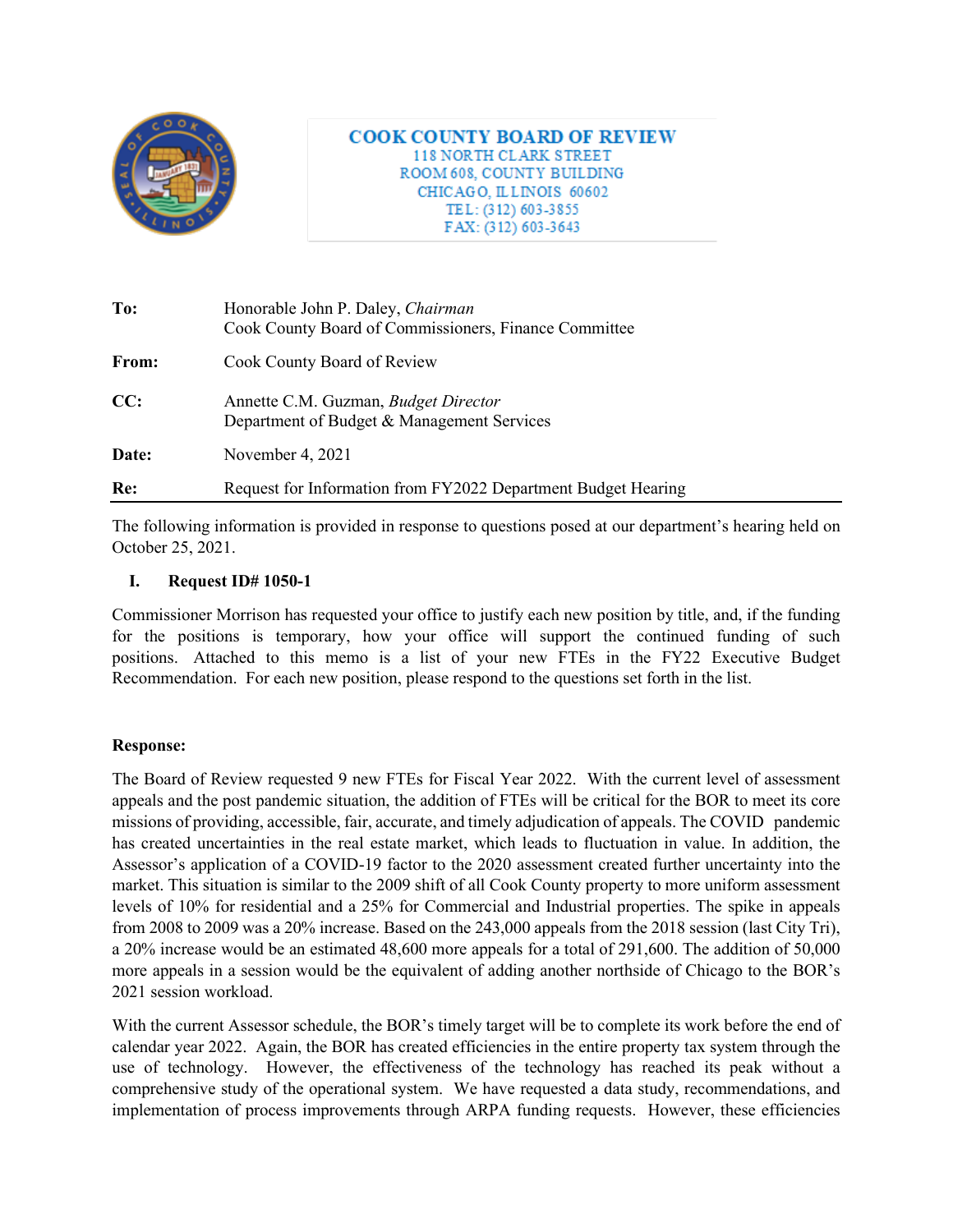will not be implemented for 3 years. Unfortunately, the only solution is a modest \$600,000 investment in 9 new FTEs to help subside the potential massive increase in volume based on these market factors. The new FTEs will be 3 residential analysts, 3 commercial analysts and 3 PTAB analysts. Each Commissioner will receive 1 residential analyst, 1 commercial analyst and 1 PTAB analyst.

Without proper staffing levels at the Board, the 2021 appeal session could cause a downstream effect of the property tax cycle to carry into calendar year 2023 which would have devastating effects on taxing bodies, especially schools and smaller municipalities which rely mostly on property tax for their operational funding. The delay of property tax revenue could cost taxpayers across Cook County \$5 million a month in short term loan costs and lost reserve revenue. The delay of a stable funding source like property tax will be devastating to most communities.

As the historical data demonstrates, the BOR workload over twelve years has risen 103% while the number of employees has stayed level until last year's investment in the BOR.

As always, please let us know if you have any additional questions.

N.B.: Commissioner Wendt was given the opportunity to comment and suggest edits to the Board's answer. She communicated she did not agree with this answer but did not offer any edits or suggestions. She asked that her name not to be included on the Board's response.